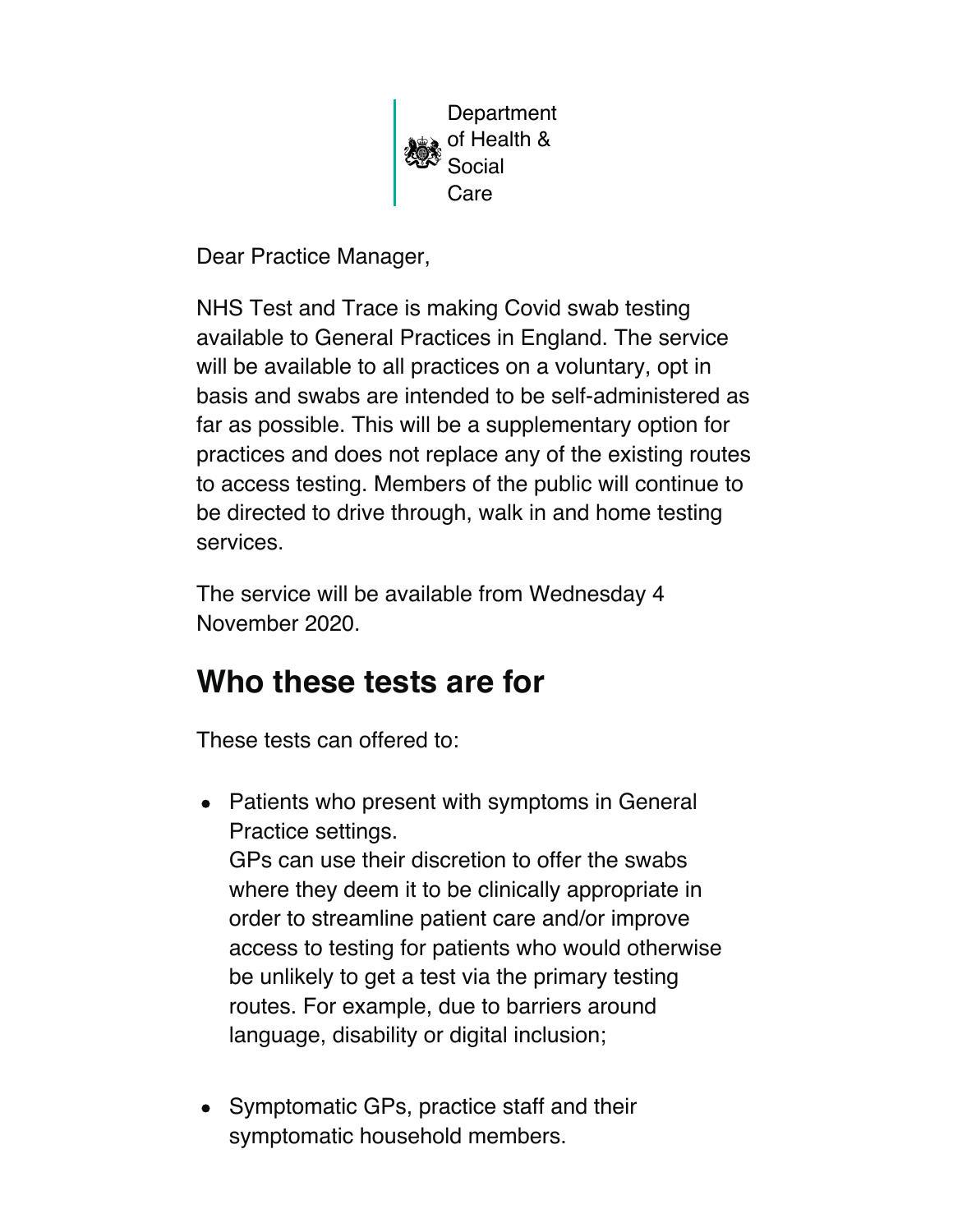#### **How the service has been trialled**

We trialled the service in a successful pilot, where we worked with a small number of practices to make the testing process as quick and easy as possible so as not to add to GP workloads. The number of people requiring a test in practice remained low throughout the duration of the pilot, and sites reported a positive impact on patients.

#### **How it works**

- 1. Practices will be emailed a Unique Organisation Number (UON) that they can use to order test kits via our online portal if they so wish.
- 2. The kits will be posted to the address specified by the Practice.
- 3. Tests are registered by the Practice via our online portal after use.
- 4. The kits are returned to our labs through the Royal Mail Priority Post Box system or in some circumstances, via a courier service.
- 5. We will use the contact details provided in the registration to directly relay test results and guidance on next steps to the patient. Please note, test results will not be emailed to the practice, but the GP patient record will be automatically updated.

# **Where to go for further information**

#### I. Webinars

We will be hosting a series of 'how to' webinars where you will be given detailed information about and instructions on how to use the service. You are welcome to ask any questions and invite as many